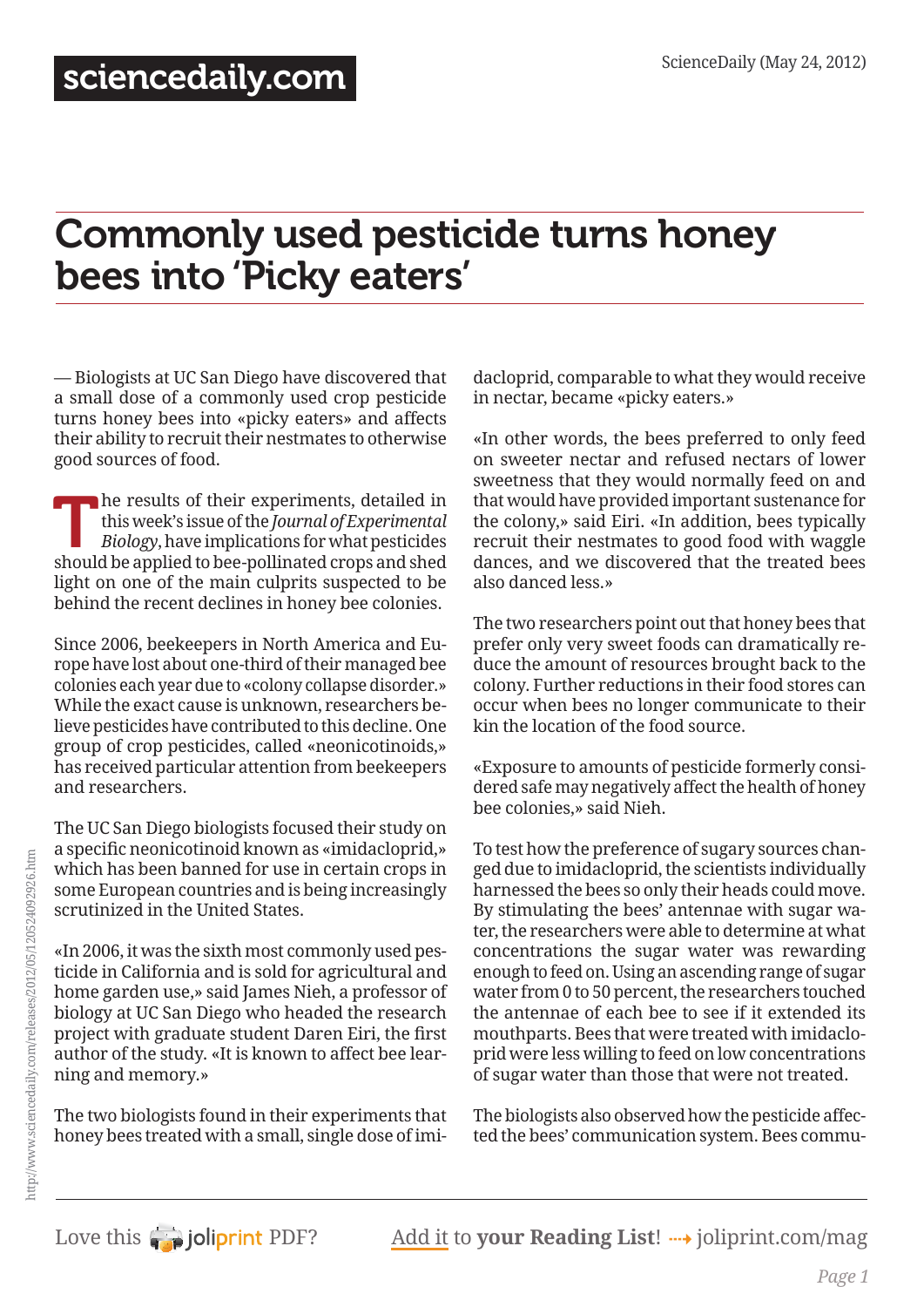### Commonly used pesticide turns honey bees into 'Picky eaters'

nicate to each other the location of a food source by performing waggle dances. The number of waggle dances performed indicates the attractiveness of the reward and corresponds to the number of nestmates recruited to good food.

«Remarkably, bees that fed on the pesticide reduced the number of their waggle dances between fourfold and tenfold,» said Eiri. «And in some cases, the affected bees stopped dancing completely.»

The two scientists said their discoveries not only have implications for how pesticides are applied and used in bee-pollinated crops, but provide an additional chemical tool that can be used by other researchers studying the neural control of honey bee behavior.

The study was funded by the North American Pollinator Protection Campaign and the National Science Foundation.

#### *Share this story on Facebook, Twitter, and Google:*

*Other social bookmarking and sharing tools:*

#### Story Source:

The above story is [reprinted](http://ucsdnews.ucsd.edu/pressreleases/commonly_used_pesticide_turns_honey_bees_into_picky_eaters/) from materials provided by [University of California - San](http://www.ucsd.edu)  [Diego.](http://www.ucsd.edu) The original article was written by Kim McDonald.

*Note: Materials may be edited for content and length. For further information, please contact the source cited above.*

#### **Journal Reference**:

1. D. M. Eiri, J. C. Nieh. **A nicotinic acetylcholine receptor agonist affects honey bee sucrose responsiveness and decreases waggle dancing**. *Journal of Experimental* 

#### *Biology*, 2012; 215 (12): 2022 DOI: [10.1242/](http://dx.doi.org/10.1242/jeb.068718) [jeb.068718](http://dx.doi.org/10.1242/jeb.068718)

Need to cite this story in your essay, paper, or report? Use one of the following formats:

*Note: If no author is given, the source is cited instead.*

*Disclaimer: Views expressed in this article do not necessarily reflect those of ScienceDaily or its staff.*